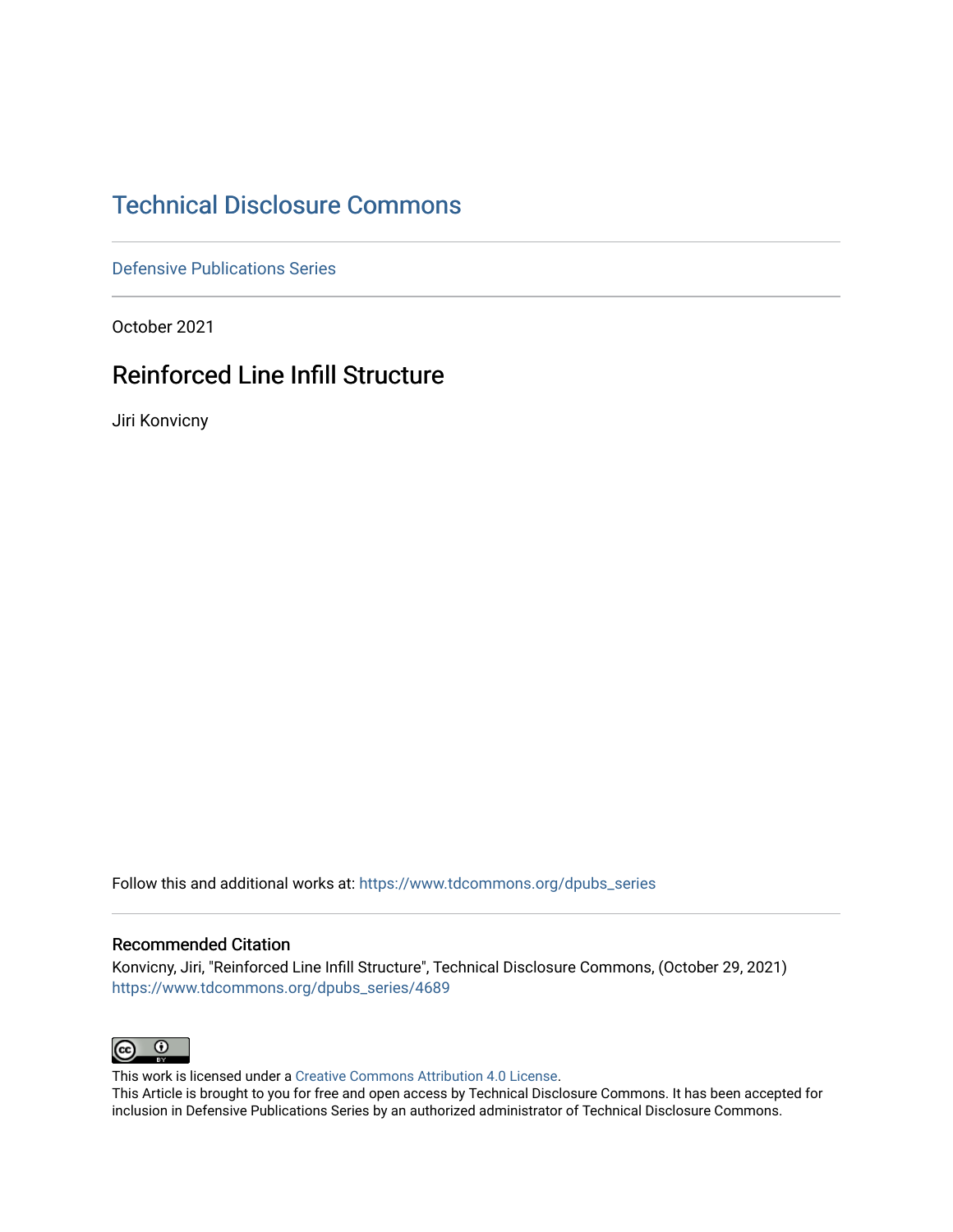## **Title**: **Reinforced line infill structure (RELIS)**

Author: Jiri Konvicny, Ultimaker B.V. Utrecht, The Netherlands

Abstract: This publication relates to a new infill structure that works on the principle of interlocked lines infill structure, but adds reinforcements at the line crossings. The reinforcements can be created by changing of the filament flow or keeping the filament flow equal and changing the print speed.

## **The background**

Lines/Grid/Triangular infill patterns are the cornerstones of current FFF print profiles. However all of them have flaws by design and the way they are implemented. This publication describes an infill structure to combat all the downsides and increase the strength of the part by reinforcing the joints (line crossings).

We refer to the following sites to explain the naming of different infill types across commonly used slicers:

Cura - <https://support.ultimaker.com/hc/en-us/articles/360012607079-Infill-settings> Slic3r - <https://manual.slic3r.org/expert-mode/print-settings>

When printing Grid/Triangular type infill a phenomenon occurs when the flow of filament is temporarily stopped when the extruded line crosses previously printed line. After the line crossing, there's a gap where the infill is not printed. This gap is larger when the nozzle diameter goes up as well as printing speed goes up.

These unwanted gaps seriously weaken the structural properties of an object. This phenomenon is widely known and reported (e.g. [https://reprap.org/forum/read.php?262,842235\)](https://reprap.org/forum/read.php?262,842235).

Our experience printing on an Ultimaker printer can be seen in Fig. 1.



Fig. 1 – Grid infill as printed on Ultimaker printer and AA0.8 nozzle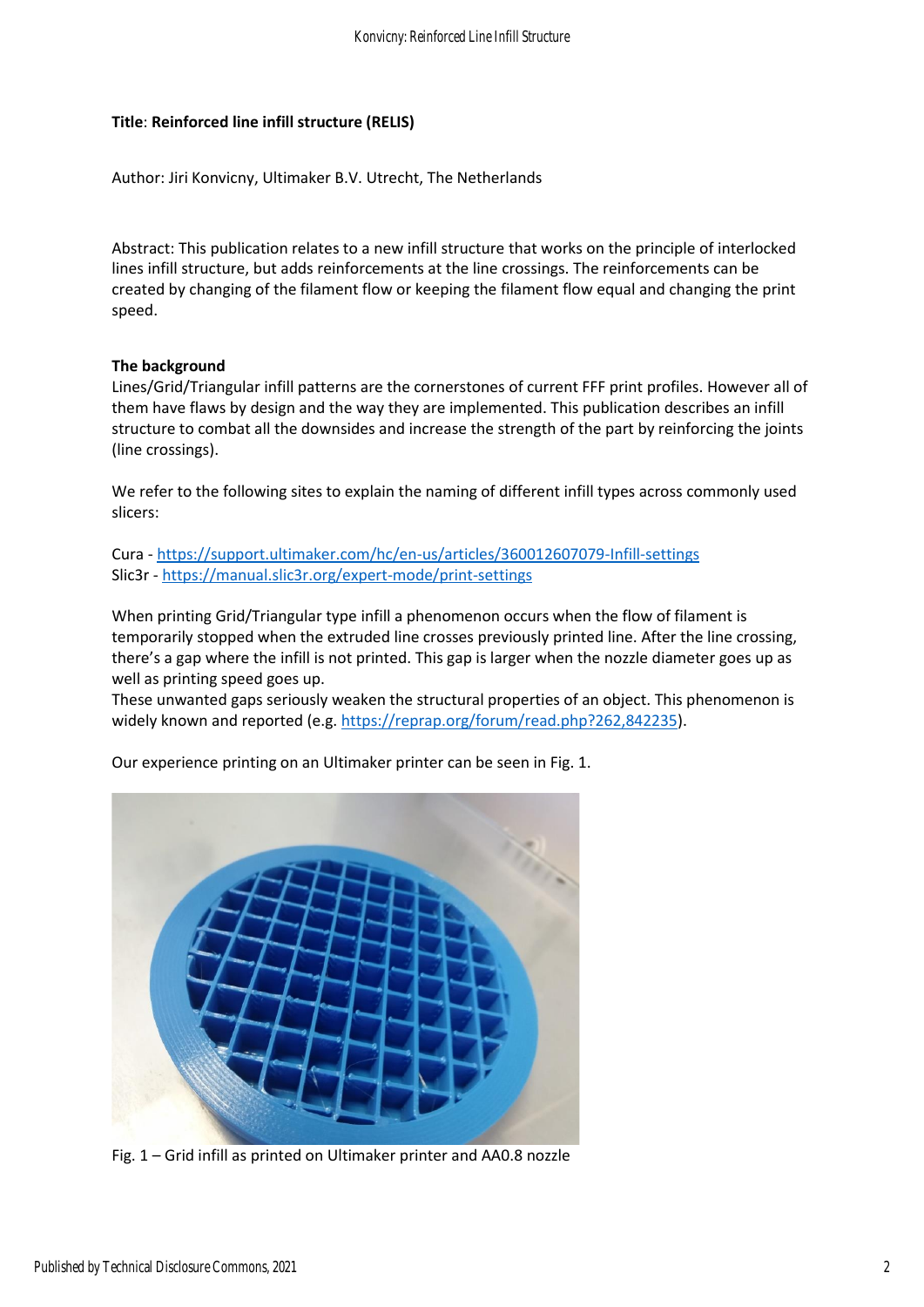Line infill is designed to be lightweight and functional as a support for the print's top layers, yet as can be seen in Fig. 2 there's an inherently bad layer bonding between the lines.



Fig. 2 – Lines infill showing circular extrusion lines not connecting with the previous layer (Figure source: [https://rigid.ink/pages/ultimate-troubleshooting-guide#issue-deformed-infill-22\)](https://rigid.ink/pages/ultimate-troubleshooting-guide#issue-deformed-infill-22)

It has been proposed by multiple sources to create line infill structure with different extrusion parameters effectively generating an interlocked lines structure (e.g. [https://github.com/slic3r/Slic3r/issues/3032\)](https://github.com/slic3r/Slic3r/issues/3032). This is illustrated in Fig. 3.



Fig. 3 – Interlocked lines infill structure acc. prior art

#### **The proposed solution**

The proposed RELIS infill structure works on a similar principle as infill from Fig. 3 but designs in reinforcements aligned with the lines crossings. These reinforcements can be created by changing of the filament flow or keeping the filament flow equal and changing the print speed. This forms a series of bulged sections which form a stronger bond by increasing the contact area for layer bonding (Fig.7).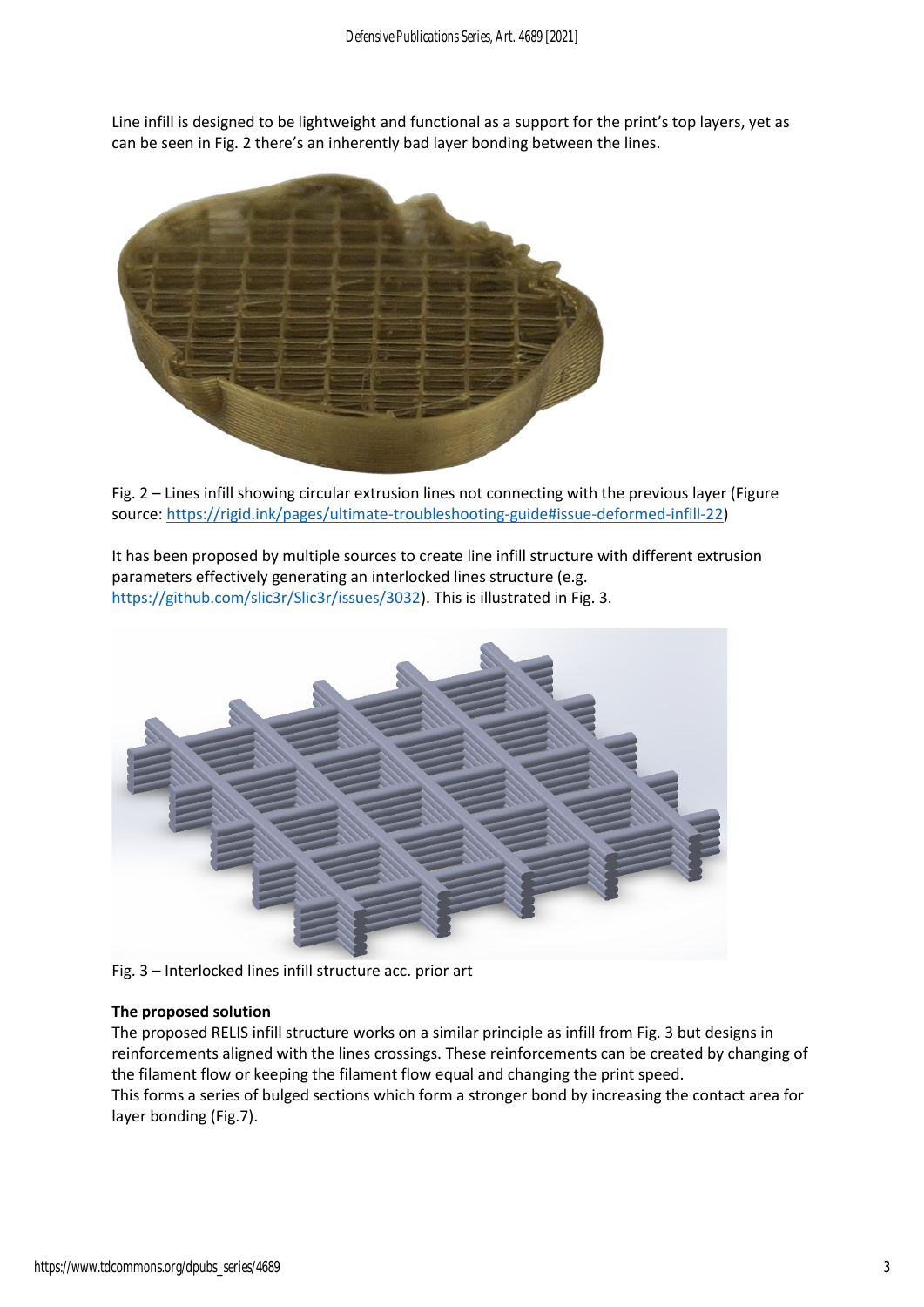In the following section the principle of working is described with parameters such as line thickness, layer height, line spacing given as an example. These parameters give a frame of reference on the intended use, however are not intended to be seen as an exhaustive list.



Fig. 4A – First layer of RELIS. Parameters [mm] – Infill line thickness 0.5, Layer Height 0.15, Reinforced parts line thickness 0.8, Line spacing 3



Fig. 4B – Second layer of RELIS. Parameters [mm] – Infill line thickness 0.5\*, Layer Height 0.15\*, Reinforced parts line thickness 0.8, Line spacing 3

\*) The second layer is formed in a similar way how the first layer, except the extrusion needs to be calculated for two separate cases:

- 0.15 Layer height, 0.8 Line thickness (Reinforced part)
- 0.3 Layer height, 0.5 Line thickness (Regular line in between)

Other layers are created in the same way as the second layer always at the set angle offset (e.g. 90°) to the previous layer.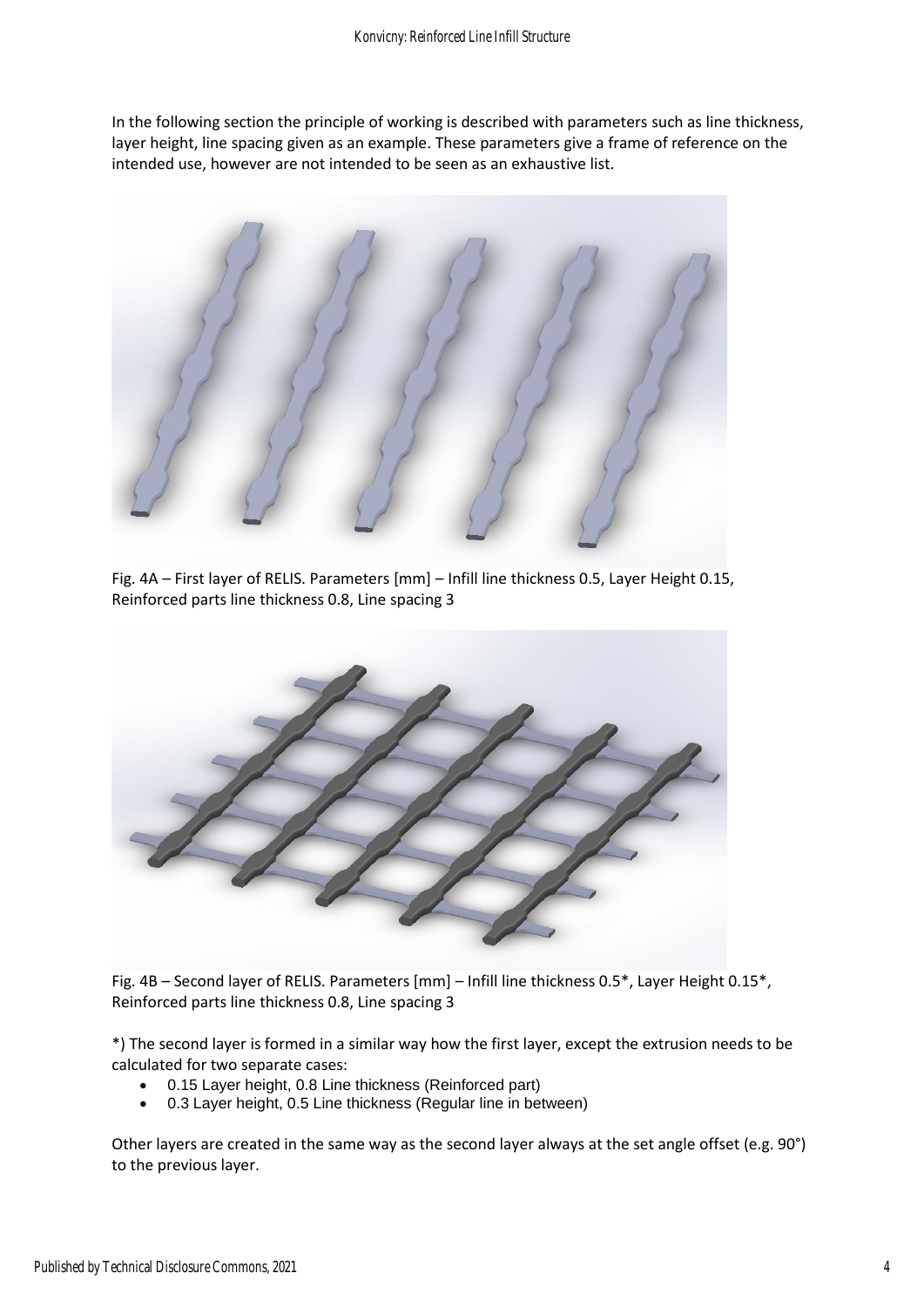

Fig. 5 – Third layer of RELIS. Parameters [mm] – Infill line thickness 0.5\*, Layer Height 0.15\*, Reinforced parts line thickness 0.8, Line spacing 3



Fig. 6 – Multiple layers of RELIS.



Fig. 7 – Comparison of bonding surfaces in the infill line intersections (RELIS on the left, Line infill on the right)